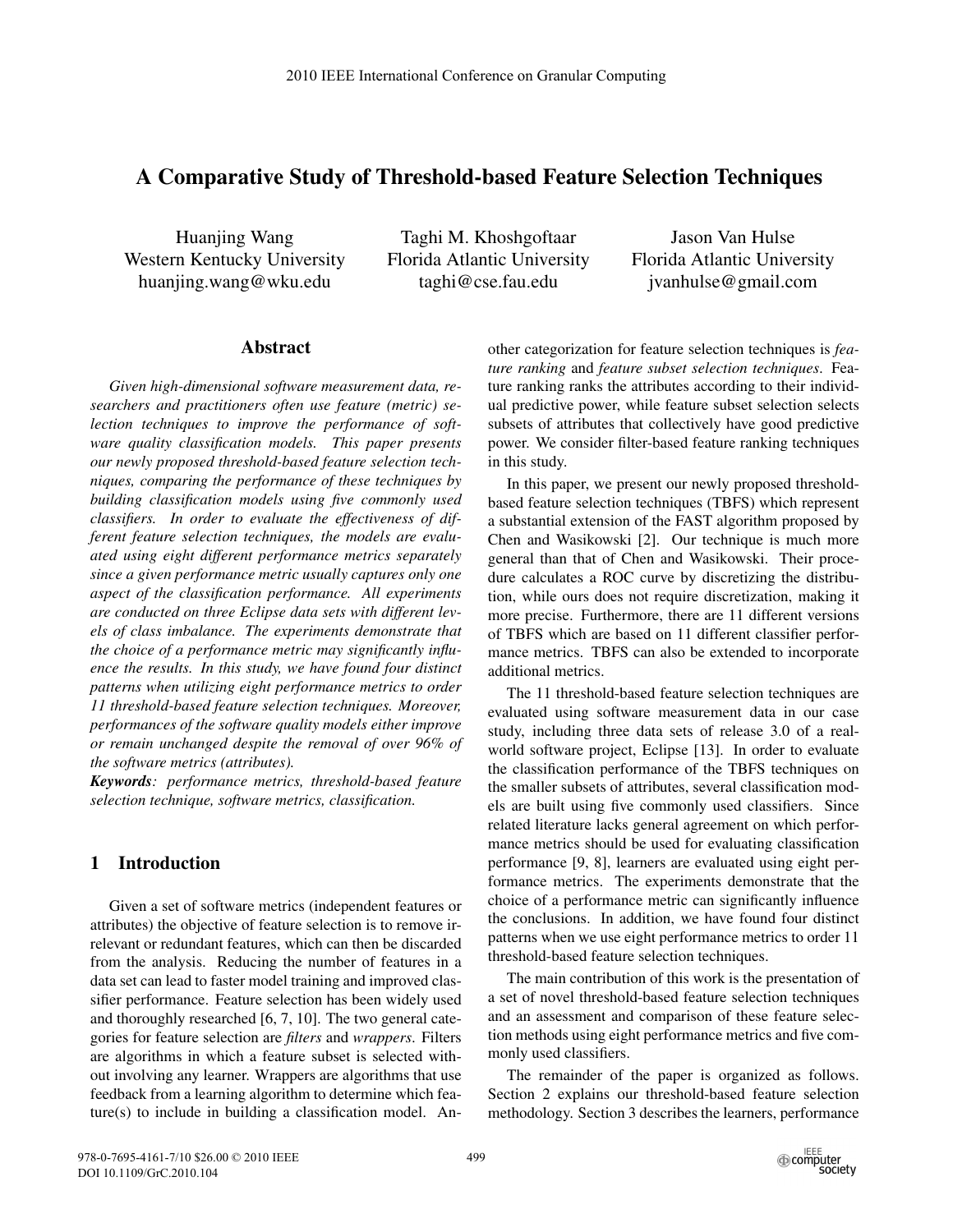| Algorithm 1: Threshold-based Feature Selection Algorithm |  |  |
|----------------------------------------------------------|--|--|
|----------------------------------------------------------|--|--|

input :

1. Data set D with features  $F^j$ ,  $j = 1, \ldots, m$ ; 2. Each instance  $x \in D$  is assigned to one of two classes

 $c(x) \in \{fp, nfp\};$ 

3. The value of attribute  $F^j$  for instance x is denoted  $F^j(x)$ ;

4. Threshold-based feature ranking technique  $\omega \in \{BFM, OR, PO,$ 

PR, GI, MI, KS, DV, BGM, AUC, PRC};

5. A predefined threshold: number (or percentage) of the features to be selected.

output:

Selected feature subsets.

for  $F^j, j = 1, \ldots, m$  do Normalize  $F^j \mapsto \hat{F}^j = \frac{F^j - \min(F^j)}{\max(F^j) - \min(F^j)};$  $F^j$  – min( $F^j$ )

Calculate metric  $\omega$  using attribute  $\hat{F}^j$ ,  $\omega_i(\hat{F}^j)$ .

Create feature ranking  $\mathbb R$  using  $\omega_i(\hat{F}^j) \forall j$ .

Select features according to feature ranking  $\mathbb R$  and a predefined threshold.

metrics and case study data sets used in this work, and presents the experimental results. Finally, we conclude the paper in Section 4 and provide suggestions for future work.

## 2 Threshold-based Feature Selection Techniques

Filter-based feature ranking techniques (filters) rank features independently without involving any learning algorithm. Eleven threshold-based feature selection techniques (TBFS) were developed and implemented by our research group within Weka [12]. The procedure is shown in Algorithm 1. First each attribute's values are normalized between 0 and 1 by mapping  $F^j$  to  $\hat{F}^j$ . The normalized values are treated as posterior probabilities. Each independent attribute is then paired individually with the class attribute and the reduced two attribute data set is evaluated using 11 different performance metrics based on a set of posterior probabilities. In standard binary classification, the predicted class is assigned using the default decision threshold of 0.5. The default decision threshold is often not optimal, especially when the class is imbalanced. Therefore, we propose the use of performance metrics which allow for finding the optimal threshold.

The true positive  $(TPR)$ , true negative  $(TNR)$ , false positive ( $FPR$ ), false negative ( $FNR$ ), precision ( $PRE$ ), negative predicted value  $(NPV)$  [11] rates can be calculated at each threshold  $t \in [0, 1]$  relative to the normalized attribute  $\hat{F}^j$ . The threshold-based attribute ranking techniques we propose utilize these rates as described below.

• *Best F-measure (BFM)*: is a single value metric derived from the F-measure that originated from the field of information retrieval.

$$
BFM = \max_{t \in [0,1]} \frac{(1+\beta^2) \times TPR(t) \times PRE(t)}{\beta^2 \times TPR(t) + PRE(t)}.
$$

 $\beta$  is set to 1 in this study. The maximum F-measure (BFM) is obtained when varying the decision threshold value between 0 and 1.

• *Odds Ratio (OR)*: is the maximum value of the ratio of the product of correct (true positive rate times true negative rate) to incorrect (false positive rate times false negative rate) predictions. The odds ratio is defined as:

$$
OR = \max_{t \in [0,1]} \left( \frac{TPR(t)}{FPR(t)} \right) \left( \frac{TNR(t)}{FNR(t)} \right)
$$

• *Power (PO)*: is a measure that avoids common false positive cases while giving stronger preference for positive cases [5]. Power is defined as:

$$
PO = \max_{t \in [0,1]} \left( (TNR(t))^k - (FNR(t))^k \right)
$$

where  $k = 5$ .

• *Probability Ratio (PR)*: is the sample estimate probability of the feature given the positive class divided by the sample estimate probability of the feature given the negative class [5]. The probability ratio is defined as:

$$
PR = \max_{t \in [0,1]} \frac{TPR(t)}{FPR(t)}
$$

• *Gini Index (GI)*: measures the impurity of a data set. GI for the attribute is then the minimum Gini index at all decision thresholds  $t \in [0, 1]$ .

GI = 
$$
\min_{t \in [0,1]} [2PRE(t)(1 - PRE(t)) + 2NPV(t)(1 - NPV(t))].
$$

- *Mutual Information (MI)*: measures the mutual dependence of the two random variables. High mutual information indicates a large reduction in uncertainty, and zero mutual information between two random variables means the variables are independent.
- *Kolmogorov-Smirnov (KS)*: utilizes the Kolmogorov-Smirnov statistic to measure the maximum difference between the empirical distribution function of the attribute values of instances in each class. The larger the distance between the distribution functions, the better the attribute is able to distinguish between the two classes. It is effectively the maximum difference between the curves generated by the true positive and false positive rates as the decision threshold changes from 0 and 1.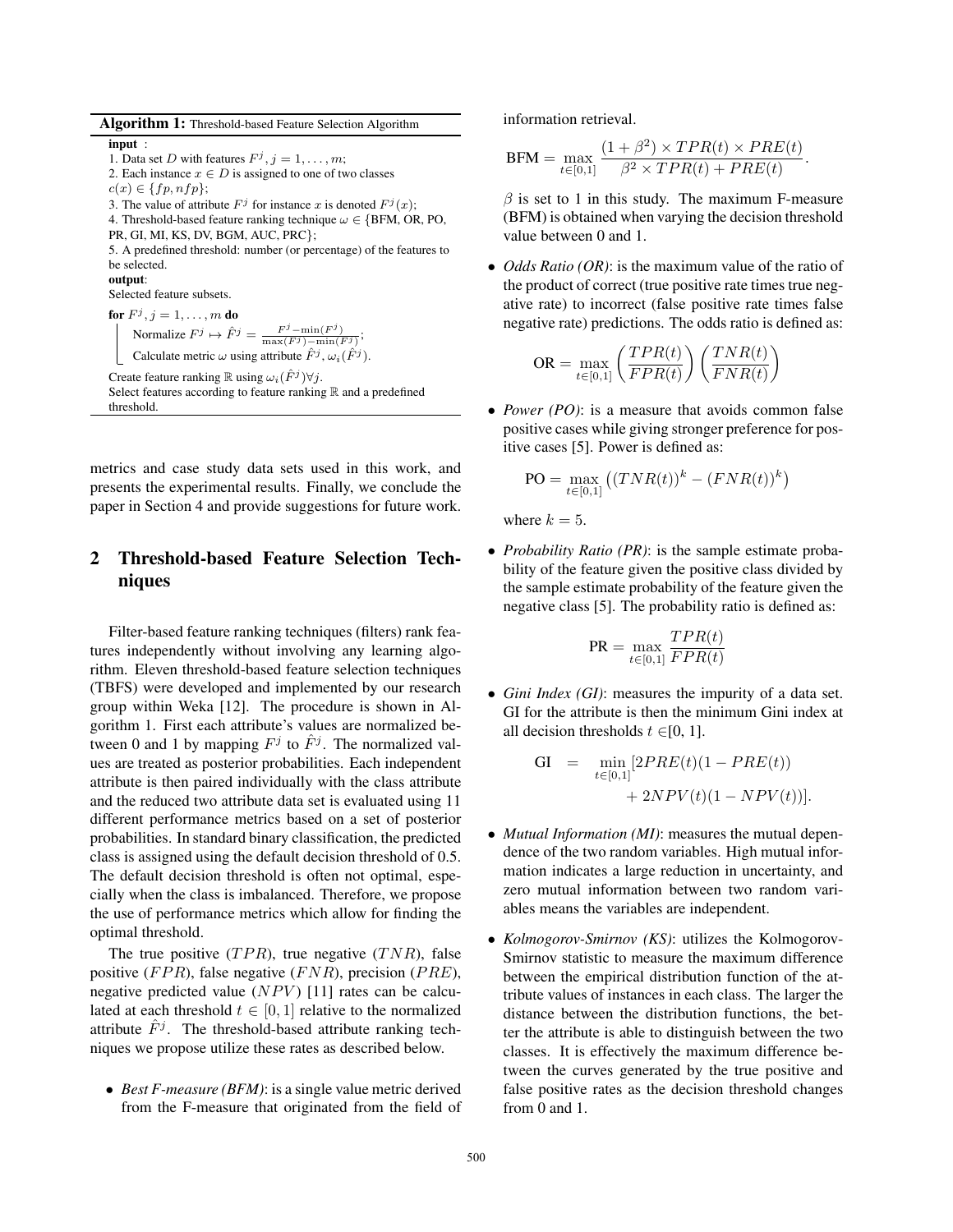| Table 1. Performance Metrics using NB |            |            |     |                                                             |            |     |            |                      |     |
|---------------------------------------|------------|------------|-----|-------------------------------------------------------------|------------|-----|------------|----------------------|-----|
| Data                                  | Filter     | <b>AUC</b> | PRC | <b>DFM</b>                                                  | <b>BFM</b> | DGM | <b>BGM</b> | DAM                  | BAM |
|                                       | <b>BFM</b> |            |     | 0.8936 0.4402 0.5144 0.5448 0.7431                          |            |     |            | 0.8535 0.7668 0.8544 |     |
|                                       | <b>OR</b>  |            |     | 0.8606 0.3998 0.4900 0.5195 0.7203 0.8384 0.7496 0.8391     |            |     |            |                      |     |
|                                       | PO         |            |     | 0.8966 0.4479 0.5168 0.5431 0.7334 0.8607 0.7603 0.8611     |            |     |            |                      |     |
|                                       | PR         |            |     | 0.8408 0.3863 0.4803 0.5109 0.7178 0.8047 0.7472 0.8085     |            |     |            |                      |     |
| Eclipse 3.0-10                        | GI         |            |     | 0.8439 0.3889 0.4804 0.5089 0.7151 0.8056 0.7452 0.8089     |            |     |            |                      |     |
|                                       | MI         |            |     | 0.8715 0.4331 0.5101 0.5364 0.7342 0.8398 0.7603 0.8414     |            |     |            |                      |     |
|                                       | KS         |            |     | 0.8713 0.4478 0.5118 0.5420 0.7330 0.8429 0.7596 0.8446     |            |     |            |                      |     |
|                                       | DV         |            |     | 0.8986 0.4388 0.5214 0.5454 0.7453 0.8633 0.7689 0.8635     |            |     |            |                      |     |
|                                       |            |            |     | BGM 0.8622 0.4412 0.5133 0.5466 0.7360 0.8365 0.7618 0.8384 |            |     |            |                      |     |
|                                       | AUC        |            |     | 0.8988 0.4558 0.5336 0.5570 0.7536 0.8637 0.7755 0.8640     |            |     |            |                      |     |
|                                       | PRC        |            |     | 0.8936 0.4573 0.5203 0.5493 0.7395 0.8561 0.7647 0.8562     |            |     |            |                      |     |
|                                       | <b>BFM</b> |            |     | 0.8863 0.6535 0.6495 0.6689 0.7670 0.8441 0.7846 0.8442     |            |     |            |                      |     |
|                                       | <b>OR</b>  |            |     | 0.8830 0.6490 0.6412 0.6697 0.7633 0.8436 0.7812 0.8438     |            |     |            |                      |     |
|                                       | PO         |            |     | 0.8885 0.6600 0.6527 0.6704 0.7666 0.8432 0.7848 0.8438     |            |     |            |                      |     |
|                                       | PR         |            |     | 0.8810 0.6425 0.6336 0.6619 0.7613 0.8396 0.7789 0.8398     |            |     |            |                      |     |
| Eclipse 3.0-5                         | GI         |            |     | 0.8813 0.6447 0.6312 0.6598 0.7598 0.8409 0.7776 0.8412     |            |     |            |                      |     |
|                                       | MI         |            |     | 0.8845 0.6502 0.6502 0.6708 0.7671 0.8430 0.7848 0.8431     |            |     |            |                      |     |
|                                       | KS         |            |     | 0.8862 0.6539 0.6469 0.6759 0.7631 0.8417 0.7817 0.8420     |            |     |            |                      |     |
|                                       | DV         |            |     | 0.8856 0.6527 0.6555 0.6698 0.7687 0.8427 0.7865 0.8427     |            |     |            |                      |     |
|                                       | <b>BGM</b> |            |     | 0.8858 0.6532 0.6429 0.6746 0.7608 0.8427 0.7797 0.8431     |            |     |            |                      |     |
|                                       | AUC        |            |     | 0.8847 0.6474 0.6484 0.6664 0.7653 0.8448 0.7834 0.8450     |            |     |            |                      |     |
|                                       | PRC        |            |     | 0.8851 0.6542 0.6547 0.6712 0.7671 0.8456 0.7853 0.8458     |            |     |            |                      |     |
|                                       | <b>BFM</b> |            |     | 0.8129 0.6427 0.5645 0.6314 0.6594 0.7647 0.7034 0.7676     |            |     |            |                      |     |
|                                       | OR         |            |     | 0.8091 0.6472 0.5790 0.6321 0.6777 0.7714 0.7136 0.7731     |            |     |            |                      |     |
|                                       | PO         |            |     | 0.8163 0.6583 0.5854 0.6347 0.6792 0.7684 0.7162 0.7710     |            |     |            |                      |     |
|                                       | PR         |            |     | 0.8107 0.6416 0.5793 0.6289 0.6804 0.7645 0.7144 0.7666     |            |     |            |                      |     |
| Eclipse 3.0-3                         | GI         |            |     | 0.8108 0.6418 0.5800 0.6291 0.6809 0.7649 0.7148 0.7669     |            |     |            |                      |     |
|                                       | MI         |            |     | 0.8124 0.6441 0.5625 0.6318 0.6582 0.7637 0.7024 0.7672     |            |     |            |                      |     |
|                                       | KS         |            |     | 0.8109 0.6373 0.5595 0.6294 0.6536 0.7619 0.7002 0.7659     |            |     |            |                      |     |
|                                       | DV         |            |     | 0.8140 0.6436 0.5643 0.6308 0.6585 0.7650 0.7031 0.7677     |            |     |            |                      |     |
|                                       | <b>BGM</b> |            |     | 0.8123 0.6420 0.5626 0.6306 0.6565 0.7632 0.7020 0.7663     |            |     |            |                      |     |
|                                       | AUC        |            |     | 0.8101 0.6480 0.5819 0.6344 0.6770 0.7694 0.7143 0.7718     |            |     |            |                      |     |
|                                       | PRC.       |            |     | 0.8106 0.6515 0.5878 0.6379 0.6814 0.7689 0.7177 0.7716     |            |     |            |                      |     |

- *Deviance (DV)*: is the minimum residual sum of squares based on a threshold  $t$ . That is, it measures the sum of the squared errors from the mean class given a partitioning of the space based on the threshold  $t$ .
- *Best Geometric Mean (BGM)*: is a single-value performance measure that ranges from 0 to 1 which is calculated by finding the maximum geometric mean of  $TPR$  and  $TNR$  as the decision threshold is varied between 0 and 1:

$$
BGM = \max_{t \in [0,1]} \sqrt{TPR(t) \times TNR(t)}
$$
 (1)

- *Area Under ROC (Receiver Operating Characteristic) Curve* (AUC): has been widely used to measure classification model performance [4]. AUC is a single-value measurement that ranges from 0 to 1. The ROC curve is used to characterize the trade-off between true positive rate and false positive rate. In this study, ROC curves are generated by varying the decision threshold  $t$  used to transform the normalized attribute values into a predicted class.
- *Area Under the Precision-Recall Curve* (PRC): is a single-value measure that originated from the area of information retrieval. The area under the PRC ranges from 0 to 1. The PRC diagram depicts the trade off between recall and precision.

In this study, AUC, PRC, BFM, and BGM serve as both aids to the feature ranking process and the final inductive algorithm evaluation process (see Section 3.2).

**Table 2. Performance Metrics using MLP**

| Filter<br><b>AUC</b><br>PRC<br><b>DFM</b><br><b>BFM</b><br>DAM<br>Data<br>DGM<br>BGM<br>BAM<br>0.9034 0.5146 0.4143 0.5558 0.5534 0.8416 0.6510 0.8447<br><b>BFM</b><br>0.8817 0.4884 0.3994 0.5247 0.5395 0.8244 0.6428 0.8254<br>OR<br>PO<br>0.8982 0.5262 0.4333 0.5692 0.5692 0.8385 0.6596 0.8409<br>PR<br>0.8528 0.4341 0.3556 0.4798 0.5003 0.7930 0.6222 0.7961<br>0.8512 0.4446 0.3531 0.4828 0.4957 0.7939 0.6202 0.7974<br>Eclipse 3.0-10<br>GI<br>MI<br>0.8922 0.4920 0.4044 0.5312 0.5410 0.8338 0.6444 0.8367<br><b>KS</b><br>0.8962 0.5226 0.4467 0.5555 0.5785 0.8407 0.6648 0.8431<br>DV<br>0.9030 0.5321 0.4574 0.5697 0.5866 0.8416 0.6699 0.8440<br>BGM 0.8945 0.5182 0.4357 0.5563 0.5684 0.8393 0.6601 0.8414<br>AUC 0.9097 0.5289 0.4526 0.5588 0.5861 0.8544 0.6681 0.8564<br>0.8981 0.5117 0.4293 0.5532 0.5662 0.8374 0.6572 0.8408<br>PRC<br>0.9183 0.7622 0.6306 0.6977 0.7202 0.8661 0.7536 0.8667<br><b>BFM</b><br>0.9178 0.7555 0.6256 0.6944 0.7172 0.8645 0.7511 0.8651<br><b>OR</b><br>PO<br>0.9226 0.7606 0.6310 0.6920 0.7196 0.8614 0.7534 0.8618<br>0.9147 0.7520 0.6310 0.6905 0.7213 0.8566 0.7543 0.8574<br>PR<br>Eclipse 3.0-5<br>GI<br>0.9147 0.7530 0.6337 0.6952 0.7235 0.8593 0.7559 0.8602<br>MI<br>0.9162 0.7617 0.6286 0.7000 0.7187 0.8622 0.7525 0.8632<br><b>KS</b><br>0.9194 0.7604 0.6248 0.6990 0.7193 0.8651 0.7522 0.8656<br>0.9217 0.7650 0.6219 0.6965 0.7122 0.8690 0.7477 0.8695<br>DV<br>BGM 0.9178 0.7594 0.6284 0.6982 0.7209 0.8649 0.7536 0.8654<br>AUC 0.9213 0.7674 0.6340 0.6998 0.7241 0.8690 0.7563 0.8695<br>0.9221 0.7657 0.6269 0.6967 0.7180 0.8671 0.7517 0.8676<br>PRC<br>BFM 0.8778 0.7511 0.6073 0.6987 0.7027 0.8180 0.7323 0.8195<br>0.8742 0.7510 0.6225 0.6930 0.7098 0.8154 0.7408 0.8159<br><b>OR</b><br>0.8848 0.7624 0.6313 0.7110 0.7146 0.8297 0.7443 0.8302<br>PO<br>0.8796 0.7575 0.6325 0.6981 0.7228 0.8194 0.7483 0.8202<br>PR<br>Eclipse 3.0-3<br>GI<br>0.8793 0.7577 0.6323 0.6978 0.7227 0.8190 0.7482 0.8199<br>MI<br>0.8827 0.7604 0.6354 0.7105 0.7209 0.8253 0.7476 0.8256<br><b>KS</b><br>0.8857 0.7633 0.6346 0.7124 0.7222 0.8254 0.7482 0.8261<br>DV<br>0.8780 0.7512 0.6134 0.6992 0.7079 0.8182 0.7360 0.8189<br>BGM 0.8862 0.7657 0.6359 0.7133 0.7230 0.8278 0.7487 0.8284<br>0.8835 0.7596 0.6260 0.7087 0.7108 0.8293 0.7414 0.8296<br>AUC<br>PRC 0.8850 0.7622 0.6335 0.7106 0.7179 0.8297 0.7463 0.8300 |  |  |  |  |  |  |
|--------------------------------------------------------------------------------------------------------------------------------------------------------------------------------------------------------------------------------------------------------------------------------------------------------------------------------------------------------------------------------------------------------------------------------------------------------------------------------------------------------------------------------------------------------------------------------------------------------------------------------------------------------------------------------------------------------------------------------------------------------------------------------------------------------------------------------------------------------------------------------------------------------------------------------------------------------------------------------------------------------------------------------------------------------------------------------------------------------------------------------------------------------------------------------------------------------------------------------------------------------------------------------------------------------------------------------------------------------------------------------------------------------------------------------------------------------------------------------------------------------------------------------------------------------------------------------------------------------------------------------------------------------------------------------------------------------------------------------------------------------------------------------------------------------------------------------------------------------------------------------------------------------------------------------------------------------------------------------------------------------------------------------------------------------------------------------------------------------------------------------------------------------------------------------------------------------------------------------------------------------------------------------------------------------------------------------------------------------------------------------------------------------------------------|--|--|--|--|--|--|
|                                                                                                                                                                                                                                                                                                                                                                                                                                                                                                                                                                                                                                                                                                                                                                                                                                                                                                                                                                                                                                                                                                                                                                                                                                                                                                                                                                                                                                                                                                                                                                                                                                                                                                                                                                                                                                                                                                                                                                                                                                                                                                                                                                                                                                                                                                                                                                                                                          |  |  |  |  |  |  |
|                                                                                                                                                                                                                                                                                                                                                                                                                                                                                                                                                                                                                                                                                                                                                                                                                                                                                                                                                                                                                                                                                                                                                                                                                                                                                                                                                                                                                                                                                                                                                                                                                                                                                                                                                                                                                                                                                                                                                                                                                                                                                                                                                                                                                                                                                                                                                                                                                          |  |  |  |  |  |  |
|                                                                                                                                                                                                                                                                                                                                                                                                                                                                                                                                                                                                                                                                                                                                                                                                                                                                                                                                                                                                                                                                                                                                                                                                                                                                                                                                                                                                                                                                                                                                                                                                                                                                                                                                                                                                                                                                                                                                                                                                                                                                                                                                                                                                                                                                                                                                                                                                                          |  |  |  |  |  |  |
|                                                                                                                                                                                                                                                                                                                                                                                                                                                                                                                                                                                                                                                                                                                                                                                                                                                                                                                                                                                                                                                                                                                                                                                                                                                                                                                                                                                                                                                                                                                                                                                                                                                                                                                                                                                                                                                                                                                                                                                                                                                                                                                                                                                                                                                                                                                                                                                                                          |  |  |  |  |  |  |
|                                                                                                                                                                                                                                                                                                                                                                                                                                                                                                                                                                                                                                                                                                                                                                                                                                                                                                                                                                                                                                                                                                                                                                                                                                                                                                                                                                                                                                                                                                                                                                                                                                                                                                                                                                                                                                                                                                                                                                                                                                                                                                                                                                                                                                                                                                                                                                                                                          |  |  |  |  |  |  |
|                                                                                                                                                                                                                                                                                                                                                                                                                                                                                                                                                                                                                                                                                                                                                                                                                                                                                                                                                                                                                                                                                                                                                                                                                                                                                                                                                                                                                                                                                                                                                                                                                                                                                                                                                                                                                                                                                                                                                                                                                                                                                                                                                                                                                                                                                                                                                                                                                          |  |  |  |  |  |  |
|                                                                                                                                                                                                                                                                                                                                                                                                                                                                                                                                                                                                                                                                                                                                                                                                                                                                                                                                                                                                                                                                                                                                                                                                                                                                                                                                                                                                                                                                                                                                                                                                                                                                                                                                                                                                                                                                                                                                                                                                                                                                                                                                                                                                                                                                                                                                                                                                                          |  |  |  |  |  |  |
|                                                                                                                                                                                                                                                                                                                                                                                                                                                                                                                                                                                                                                                                                                                                                                                                                                                                                                                                                                                                                                                                                                                                                                                                                                                                                                                                                                                                                                                                                                                                                                                                                                                                                                                                                                                                                                                                                                                                                                                                                                                                                                                                                                                                                                                                                                                                                                                                                          |  |  |  |  |  |  |
|                                                                                                                                                                                                                                                                                                                                                                                                                                                                                                                                                                                                                                                                                                                                                                                                                                                                                                                                                                                                                                                                                                                                                                                                                                                                                                                                                                                                                                                                                                                                                                                                                                                                                                                                                                                                                                                                                                                                                                                                                                                                                                                                                                                                                                                                                                                                                                                                                          |  |  |  |  |  |  |
|                                                                                                                                                                                                                                                                                                                                                                                                                                                                                                                                                                                                                                                                                                                                                                                                                                                                                                                                                                                                                                                                                                                                                                                                                                                                                                                                                                                                                                                                                                                                                                                                                                                                                                                                                                                                                                                                                                                                                                                                                                                                                                                                                                                                                                                                                                                                                                                                                          |  |  |  |  |  |  |
|                                                                                                                                                                                                                                                                                                                                                                                                                                                                                                                                                                                                                                                                                                                                                                                                                                                                                                                                                                                                                                                                                                                                                                                                                                                                                                                                                                                                                                                                                                                                                                                                                                                                                                                                                                                                                                                                                                                                                                                                                                                                                                                                                                                                                                                                                                                                                                                                                          |  |  |  |  |  |  |
|                                                                                                                                                                                                                                                                                                                                                                                                                                                                                                                                                                                                                                                                                                                                                                                                                                                                                                                                                                                                                                                                                                                                                                                                                                                                                                                                                                                                                                                                                                                                                                                                                                                                                                                                                                                                                                                                                                                                                                                                                                                                                                                                                                                                                                                                                                                                                                                                                          |  |  |  |  |  |  |
|                                                                                                                                                                                                                                                                                                                                                                                                                                                                                                                                                                                                                                                                                                                                                                                                                                                                                                                                                                                                                                                                                                                                                                                                                                                                                                                                                                                                                                                                                                                                                                                                                                                                                                                                                                                                                                                                                                                                                                                                                                                                                                                                                                                                                                                                                                                                                                                                                          |  |  |  |  |  |  |
|                                                                                                                                                                                                                                                                                                                                                                                                                                                                                                                                                                                                                                                                                                                                                                                                                                                                                                                                                                                                                                                                                                                                                                                                                                                                                                                                                                                                                                                                                                                                                                                                                                                                                                                                                                                                                                                                                                                                                                                                                                                                                                                                                                                                                                                                                                                                                                                                                          |  |  |  |  |  |  |
|                                                                                                                                                                                                                                                                                                                                                                                                                                                                                                                                                                                                                                                                                                                                                                                                                                                                                                                                                                                                                                                                                                                                                                                                                                                                                                                                                                                                                                                                                                                                                                                                                                                                                                                                                                                                                                                                                                                                                                                                                                                                                                                                                                                                                                                                                                                                                                                                                          |  |  |  |  |  |  |
|                                                                                                                                                                                                                                                                                                                                                                                                                                                                                                                                                                                                                                                                                                                                                                                                                                                                                                                                                                                                                                                                                                                                                                                                                                                                                                                                                                                                                                                                                                                                                                                                                                                                                                                                                                                                                                                                                                                                                                                                                                                                                                                                                                                                                                                                                                                                                                                                                          |  |  |  |  |  |  |
|                                                                                                                                                                                                                                                                                                                                                                                                                                                                                                                                                                                                                                                                                                                                                                                                                                                                                                                                                                                                                                                                                                                                                                                                                                                                                                                                                                                                                                                                                                                                                                                                                                                                                                                                                                                                                                                                                                                                                                                                                                                                                                                                                                                                                                                                                                                                                                                                                          |  |  |  |  |  |  |
|                                                                                                                                                                                                                                                                                                                                                                                                                                                                                                                                                                                                                                                                                                                                                                                                                                                                                                                                                                                                                                                                                                                                                                                                                                                                                                                                                                                                                                                                                                                                                                                                                                                                                                                                                                                                                                                                                                                                                                                                                                                                                                                                                                                                                                                                                                                                                                                                                          |  |  |  |  |  |  |
|                                                                                                                                                                                                                                                                                                                                                                                                                                                                                                                                                                                                                                                                                                                                                                                                                                                                                                                                                                                                                                                                                                                                                                                                                                                                                                                                                                                                                                                                                                                                                                                                                                                                                                                                                                                                                                                                                                                                                                                                                                                                                                                                                                                                                                                                                                                                                                                                                          |  |  |  |  |  |  |
|                                                                                                                                                                                                                                                                                                                                                                                                                                                                                                                                                                                                                                                                                                                                                                                                                                                                                                                                                                                                                                                                                                                                                                                                                                                                                                                                                                                                                                                                                                                                                                                                                                                                                                                                                                                                                                                                                                                                                                                                                                                                                                                                                                                                                                                                                                                                                                                                                          |  |  |  |  |  |  |
|                                                                                                                                                                                                                                                                                                                                                                                                                                                                                                                                                                                                                                                                                                                                                                                                                                                                                                                                                                                                                                                                                                                                                                                                                                                                                                                                                                                                                                                                                                                                                                                                                                                                                                                                                                                                                                                                                                                                                                                                                                                                                                                                                                                                                                                                                                                                                                                                                          |  |  |  |  |  |  |
|                                                                                                                                                                                                                                                                                                                                                                                                                                                                                                                                                                                                                                                                                                                                                                                                                                                                                                                                                                                                                                                                                                                                                                                                                                                                                                                                                                                                                                                                                                                                                                                                                                                                                                                                                                                                                                                                                                                                                                                                                                                                                                                                                                                                                                                                                                                                                                                                                          |  |  |  |  |  |  |
|                                                                                                                                                                                                                                                                                                                                                                                                                                                                                                                                                                                                                                                                                                                                                                                                                                                                                                                                                                                                                                                                                                                                                                                                                                                                                                                                                                                                                                                                                                                                                                                                                                                                                                                                                                                                                                                                                                                                                                                                                                                                                                                                                                                                                                                                                                                                                                                                                          |  |  |  |  |  |  |
|                                                                                                                                                                                                                                                                                                                                                                                                                                                                                                                                                                                                                                                                                                                                                                                                                                                                                                                                                                                                                                                                                                                                                                                                                                                                                                                                                                                                                                                                                                                                                                                                                                                                                                                                                                                                                                                                                                                                                                                                                                                                                                                                                                                                                                                                                                                                                                                                                          |  |  |  |  |  |  |
|                                                                                                                                                                                                                                                                                                                                                                                                                                                                                                                                                                                                                                                                                                                                                                                                                                                                                                                                                                                                                                                                                                                                                                                                                                                                                                                                                                                                                                                                                                                                                                                                                                                                                                                                                                                                                                                                                                                                                                                                                                                                                                                                                                                                                                                                                                                                                                                                                          |  |  |  |  |  |  |
|                                                                                                                                                                                                                                                                                                                                                                                                                                                                                                                                                                                                                                                                                                                                                                                                                                                                                                                                                                                                                                                                                                                                                                                                                                                                                                                                                                                                                                                                                                                                                                                                                                                                                                                                                                                                                                                                                                                                                                                                                                                                                                                                                                                                                                                                                                                                                                                                                          |  |  |  |  |  |  |
|                                                                                                                                                                                                                                                                                                                                                                                                                                                                                                                                                                                                                                                                                                                                                                                                                                                                                                                                                                                                                                                                                                                                                                                                                                                                                                                                                                                                                                                                                                                                                                                                                                                                                                                                                                                                                                                                                                                                                                                                                                                                                                                                                                                                                                                                                                                                                                                                                          |  |  |  |  |  |  |
|                                                                                                                                                                                                                                                                                                                                                                                                                                                                                                                                                                                                                                                                                                                                                                                                                                                                                                                                                                                                                                                                                                                                                                                                                                                                                                                                                                                                                                                                                                                                                                                                                                                                                                                                                                                                                                                                                                                                                                                                                                                                                                                                                                                                                                                                                                                                                                                                                          |  |  |  |  |  |  |
|                                                                                                                                                                                                                                                                                                                                                                                                                                                                                                                                                                                                                                                                                                                                                                                                                                                                                                                                                                                                                                                                                                                                                                                                                                                                                                                                                                                                                                                                                                                                                                                                                                                                                                                                                                                                                                                                                                                                                                                                                                                                                                                                                                                                                                                                                                                                                                                                                          |  |  |  |  |  |  |
|                                                                                                                                                                                                                                                                                                                                                                                                                                                                                                                                                                                                                                                                                                                                                                                                                                                                                                                                                                                                                                                                                                                                                                                                                                                                                                                                                                                                                                                                                                                                                                                                                                                                                                                                                                                                                                                                                                                                                                                                                                                                                                                                                                                                                                                                                                                                                                                                                          |  |  |  |  |  |  |
|                                                                                                                                                                                                                                                                                                                                                                                                                                                                                                                                                                                                                                                                                                                                                                                                                                                                                                                                                                                                                                                                                                                                                                                                                                                                                                                                                                                                                                                                                                                                                                                                                                                                                                                                                                                                                                                                                                                                                                                                                                                                                                                                                                                                                                                                                                                                                                                                                          |  |  |  |  |  |  |
|                                                                                                                                                                                                                                                                                                                                                                                                                                                                                                                                                                                                                                                                                                                                                                                                                                                                                                                                                                                                                                                                                                                                                                                                                                                                                                                                                                                                                                                                                                                                                                                                                                                                                                                                                                                                                                                                                                                                                                                                                                                                                                                                                                                                                                                                                                                                                                                                                          |  |  |  |  |  |  |
|                                                                                                                                                                                                                                                                                                                                                                                                                                                                                                                                                                                                                                                                                                                                                                                                                                                                                                                                                                                                                                                                                                                                                                                                                                                                                                                                                                                                                                                                                                                                                                                                                                                                                                                                                                                                                                                                                                                                                                                                                                                                                                                                                                                                                                                                                                                                                                                                                          |  |  |  |  |  |  |
|                                                                                                                                                                                                                                                                                                                                                                                                                                                                                                                                                                                                                                                                                                                                                                                                                                                                                                                                                                                                                                                                                                                                                                                                                                                                                                                                                                                                                                                                                                                                                                                                                                                                                                                                                                                                                                                                                                                                                                                                                                                                                                                                                                                                                                                                                                                                                                                                                          |  |  |  |  |  |  |

### 3 Experiments

### 3.1 Classifiers

Classifiers are built with five well-known classification algorithms [12] including naïve Bayes (NB), multilayer perceptron (MLP), k-nearest neighbors (KNN), support vector machine (SVM) [3] and logistic regression (LR). These were selected because of their common use in data mining applications. Unless stated otherwise, the default parameter settings are used for the learners as specified in Weka [12]. Parameter settings were changed only when a significant improvement in performance based on preliminary experimentation was obtained. For the KNN classifier, 5 neighbors were used and the *distanceWeighting* parameter was set to "Weight by 1/distance". For the MLP learner, *hiddenLayers* was changed to 3 to define a network with one hidden layer containing three nodes, and *validationSetSize* was changed to 10 to cause the classifier to leave 10% of the training data aside to be used as a validation set to determine when to stop the iterative training process. For SVM, the complexity constant  $c$  was changed from 1.0 to 5.0 and *buildLogisticModels* was enabled.

#### 3.2 Classifier Performance Metrics

Eight performance metrics are used in the study including AUC, PRC, DFM (Default F-measure corresponds to a decision threshold value of 0.5), BFM (Best F-Measure which is the largest value of F-measure when varying the decision threshold value between 0 and 1), DGM (Default Geometric Mean), BGM (Best Geometric Mean), DAM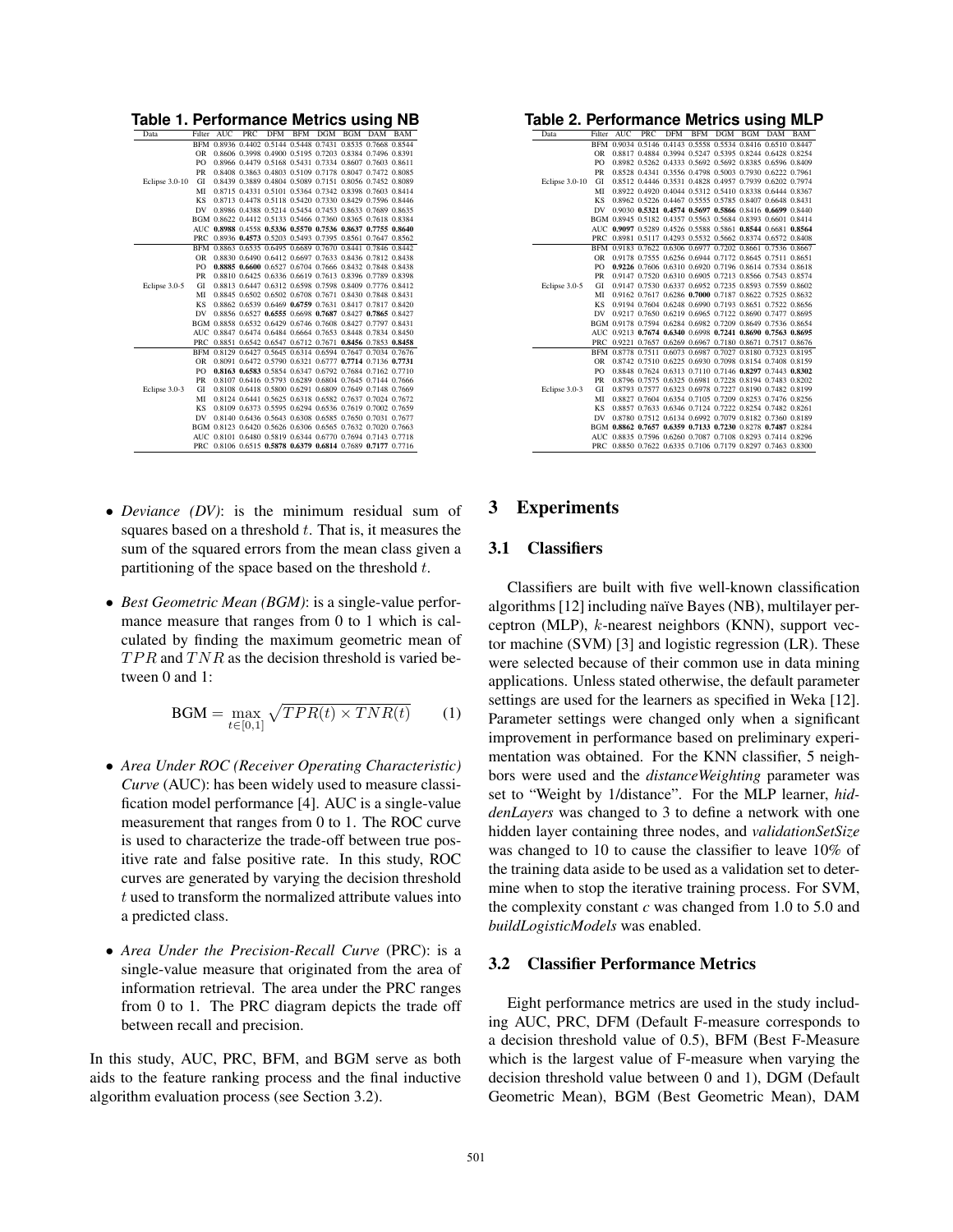| Table 3. Performance Metrics using KNI |            |            |            |            |            |                                                             |            |            |            |
|----------------------------------------|------------|------------|------------|------------|------------|-------------------------------------------------------------|------------|------------|------------|
| Data                                   | Filter     | <b>AUC</b> | <b>PRC</b> | <b>DFM</b> | <b>BFM</b> | DGM                                                         | <b>BGM</b> | <b>DAM</b> | <b>BAM</b> |
|                                        |            |            |            |            |            | BFM 0.9125 0.4544 0.4138 0.5176 0.5699 0.8600 0.6569 0.8616 |            |            |            |
|                                        | <b>OR</b>  |            |            |            |            | 0.8935 0.4485 0.3630 0.4743 0.5237 0.8446 0.6316 0.8451     |            |            |            |
|                                        | PO         |            |            |            |            | 0.9206 0.4668 0.4010 0.5318 0.5607 0.8724 0.6518 0.8736     |            |            |            |
|                                        | PR         |            |            |            |            | 0.8653 0.3797 0.3077 0.4014 0.4644 0.8145 0.6030 0.8166     |            |            |            |
| Eclipse 3.0-10                         | GI         |            |            |            |            | 0.8683 0.3955 0.3360 0.4094 0.4889 0.8131 0.6153 0.8162     |            |            |            |
|                                        | MI         |            |            |            |            | 0.8993 0.4484 0.4049 0.4982 0.5620 0.8458 0.6532 0.8466     |            |            |            |
|                                        | <b>KS</b>  |            |            |            |            | 0.9004 0.4614 0.4030 0.5128 0.5614 0.8498 0.6519 0.8505     |            |            |            |
|                                        | DV         |            |            |            |            | 0.9165 0.4631 0.3951 0.5211 0.5558 0.8635 0.6493 0.8651     |            |            |            |
|                                        |            |            |            |            |            | BGM 0.8955 0.4546 0.4029 0.5056 0.5578 0.8425 0.6500 0.8430 |            |            |            |
|                                        |            |            |            |            |            | AUC 0.9193 0.4825 0.4055 0.5110 0.5613 0.8695 0.6523 0.8702 |            |            |            |
|                                        | PRC        |            |            |            |            | 0.9206 0.4672 0.4241 0.5076 0.5853 0.8715 0.6656 0.8728     |            |            |            |
|                                        |            |            |            |            |            | BFM 0.9229 0.7456 0.6312 0.6728 0.7353 0.8482 0.7620 0.8494 |            |            |            |
|                                        | <b>OR</b>  |            |            |            |            | 0.9180 0.7229 0.6211 0.6681 0.7253 0.8436 0.7549 0.8450     |            |            |            |
|                                        | PO         |            |            |            |            | 0.9202 0.7391 0.6267 0.6654 0.7321 0.8445 0.7597 0.8457     |            |            |            |
|                                        | <b>PR</b>  |            |            |            |            | 0.9157 0.7214 0.6147 0.6613 0.7222 0.8377 0.7520 0.8387     |            |            |            |
| Eclipse 3.0-5                          | GI         |            |            |            |            | 0.9161 0.7235 0.6146 0.6620 0.7227 0.8387 0.7522 0.8402     |            |            |            |
|                                        | MI         |            |            |            |            | 0.9223 0.7431 0.6519 0.6755 0.7489 0.8454 0.7731 0.8471     |            |            |            |
|                                        | <b>KS</b>  |            |            |            |            | 0.9221 0.7374 0.6488 0.6771 0.7509 0.8448 0.7740 0.8461     |            |            |            |
|                                        | DV         |            |            |            |            | 0.9240 0.7452 0.6336 0.6746 0.7351 0.8512 0.7623 0.8525     |            |            |            |
|                                        |            |            |            |            |            | BGM 0.9246 0.7460 0.6524 0.6852 0.7516 0.8493 0.7749 0.8513 |            |            |            |
|                                        |            |            |            |            |            | AUC 0.9235 0.7421 0.6490 0.6773 0.7448 0.8494 0.7702 0.8508 |            |            |            |
|                                        | PRC        |            |            |            |            | 0.9224 0.7357 0.6250 0.6713 0.7330 0.8484 0.7599 0.8493     |            |            |            |
|                                        | <b>BFM</b> |            |            |            |            | 0.8889 0.7368 0.6481 0.6854 0.7440 0.8101 0.7611 0.8108     |            |            |            |
|                                        | <b>OR</b>  |            |            |            |            | 0.8851 0.7262 0.6539 0.6899 0.7459 0.8118 0.7638 0.8125     |            |            |            |
|                                        | PO         |            |            |            |            | 0.8981 0.7521 0.6717 0.7145 0.7624 0.8263 0.7766 0.8271     |            |            |            |
|                                        | PR         |            |            |            |            | 0.8847 0.7183 0.6466 0.6826 0.7429 0.8117 0.7603 0.8124     |            |            |            |
| Eclipse 3.0-3                          | GI         |            |            |            |            | 0.8845 0.7183 0.6466 0.6820 0.7429 0.8110 0.7603 0.8118     |            |            |            |
|                                        | MI         |            |            |            |            | 0.8898 0.7402 0.6515 0.6944 0.7451 0.8164 0.7626 0.8170     |            |            |            |
|                                        | <b>KS</b>  |            |            |            |            | 0.8921 0.7495 0.6501 0.7025 0.7440 0.8206 0.7617 0.8214     |            |            |            |
|                                        | DV         |            |            |            |            | 0.8915 0.7377 0.6515 0.6912 0.7466 0.8164 0.7633 0.8169     |            |            |            |
|                                        |            |            |            |            |            | BGM 0.8930 0.7508 0.6571 0.7072 0.7506 0.8238 0.7668 0.8244 |            |            |            |
|                                        |            |            |            |            |            | AUC 0.8951 0.7562 0.6645 0.7009 0.7535 0.8190 0.7701 0.8197 |            |            |            |
|                                        |            |            |            |            |            | PRC 0.8974 0.7516 0.6709 0.7100 0.7610 0.8248 0.7757 0.8257 |            |            |            |
|                                        |            |            |            |            |            |                                                             |            |            |            |

**Table 3. Performance Metrics using KNN**

**Table 4. Performance Metrics using LR** Filter AUC PRC DFM BFM DGM BGM DAM BAM BFM 0.9127 0.5661 0.4838 0.6060 0.6241 0.8616 0.6908 0.8623 OR 0.8745 0.5025 0.4041 0.5416 0.5628 0.8326 0.6531 0.8341

|                | <b>BFM</b>     | 0.9127 0.5661 0.4838 0.6060 0.6241 0.8616 0.6908 0.8623 |  |  |                                                             |  |
|----------------|----------------|---------------------------------------------------------|--|--|-------------------------------------------------------------|--|
|                | OR             |                                                         |  |  | 0.8745 0.5025 0.4041 0.5416 0.5628 0.8326 0.6531 0.8341     |  |
|                | PO             |                                                         |  |  | 0.9106 0.5679 0.4740 0.6062 0.6138 0.8611 0.6849 0.8621     |  |
|                | PR             |                                                         |  |  | 0.8705 0.4422 0.3819 0.4778 0.5485 0.8237 0.6448 0.8252     |  |
| Eclipse 3.0-10 | GI             |                                                         |  |  | 0.8687 0.4486 0.3833 0.4839 0.5470 0.8257 0.6441 0.8268     |  |
|                | MI             |                                                         |  |  | 0.9047 0.5407 0.4686 0.5687 0.6087 0.8527 0.6814 0.8531     |  |
|                | KS             |                                                         |  |  | 0.9050 0.5617 0.4741 0.5728 0.6098 0.8575 0.6818 0.8593     |  |
|                | DV             |                                                         |  |  | 0.9159 0.5659 0.4742 0.5981 0.6125 0.8651 0.6840 0.8658     |  |
|                | <b>BGM</b>     |                                                         |  |  | 0.9045 0.5605 0.4882 0.5801 0.6230 0.8525 0.6902 0.8545     |  |
|                | AUC.           |                                                         |  |  | 0.9097 0.5617 0.4724 0.5677 0.6045 0.8604 0.6788 0.8607     |  |
|                | PRC            |                                                         |  |  | 0.9072 0.5502 0.4650 0.5796 0.5997 0.8589 0.6762 0.8595     |  |
|                | <b>BFM</b>     |                                                         |  |  | 0.9406 0.7952 0.6697 0.7297 0.7564 0.8854 0.7800 0.8860     |  |
|                | <b>OR</b>      |                                                         |  |  | 0.9446 0.7968 0.6768 0.7299 0.7638 0.8874 0.7857 0.8879     |  |
|                | PO             |                                                         |  |  | 0.9375 0.7891 0.6423 0.7192 0.7367 0.8817 0.7644 0.8818     |  |
|                | PR             |                                                         |  |  | 0.9379 0.7918 0.6765 0.7273 0.7642 0.8821 0.7859 0.8827     |  |
| Eclipse 3.0-5  | GI             |                                                         |  |  | 0.9372 0.7912 0.6780 0.7316 0.7660 0.8809 0.7873 0.8814     |  |
|                | MI             |                                                         |  |  | 0.9383 0.7971 0.6636 0.7227 0.7516 0.8859 0.7762 0.8860     |  |
|                | KS             |                                                         |  |  | 0.9349 0.7907 0.6579 0.7141 0.7479 0.8824 0.7733 0.8827     |  |
|                | DV             |                                                         |  |  | 0.9411 0.7944 0.6671 0.7251 0.7544 0.8837 0.7784 0.8841     |  |
|                |                |                                                         |  |  | BGM 0.9376 0.7963 0.6600 0.7201 0.7483 0.8832 0.7738 0.8837 |  |
|                | AUC.           |                                                         |  |  | 0.9394 0.7905 0.6685 0.7303 0.7577 0.8872 0.7807 0.8875     |  |
|                | PRC            |                                                         |  |  | 0.9421 0.7911 0.6686 0.7227 0.7577 0.8853 0.7807 0.8857     |  |
|                | <b>BFM</b>     |                                                         |  |  | 0.9097 0.7822 0.6361 0.7314 0.7182 0.8479 0.7461 0.8480     |  |
|                | <b>OR</b>      |                                                         |  |  | 0.9061 0.7816 0.6440 0.7243 0.7235 0.8408 0.7506 0.8409     |  |
|                | P <sub>O</sub> |                                                         |  |  | 0.9095 0.7863 0.6437 0.7288 0.7224 0.8471 0.7500 0.8472     |  |
|                | PR             |                                                         |  |  | 0.9053 0.7868 0.6561 0.7238 0.7348 0.8410 0.7588 0.8413     |  |
| Eclipse 3.0-3  | GI             |                                                         |  |  | 0.9054 0.7869 0.6566 0.7241 0.7352 0.8408 0.7591 0.8411     |  |
|                | MI             |                                                         |  |  | 0.9076 0.7807 0.6382 0.7270 0.7186 0.8412 0.7469 0.8412     |  |
|                | KS             |                                                         |  |  | 0.9077 0.7805 0.6356 0.7263 0.7164 0.8445 0.7453 0.8446     |  |
|                | DV             |                                                         |  |  | 0.9115 0.7830 0.6368 0.7335 0.7191 0.8478 0.7467 0.8479     |  |
|                | <b>BGM</b>     |                                                         |  |  | 0.9092 0.7821 0.6382 0.7260 0.7188 0.8456 0.7470 0.8457     |  |
|                | AUC.           |                                                         |  |  | 0.9089 0.7828 0.6456 0.7294 0.7258 0.8477 0.7520 0.8478     |  |
|                | <b>PRC</b>     |                                                         |  |  | 0.9088 0.7826 0.6472 0.7344 0.7273 0.8509 0.7531 0.8510     |  |

(Default Arithmetic Mean), and BAM (Best Arithmetic Mean). The arithmetic mean uses the arithmetic mean of the true positive rate and true negative rate.

Note that the metrics used to measure the performance of the classifiers is completely independent from the metrics in the TBFS algorithm. For example, AUC is used both to select the most predictive subset of features using TBFS and AUC is also used to evaluate the classifiers constructed using this set of features. However the AUC-based TBFS technique can also be evaluated using other classifier performance metrics such as BAM or DGM.

#### 3.3 Data Sets

Experiments conducted in this study use software metrics and defect data collected from release 3.0 of a realworld software project, the Eclipse project [13]. We transform the original data by: (1) removing all nonnumeric attributes, including the package names, and (2) converting the post-release defects attribute to a binary class attribute, fault-prone (fp) and not fault-prone (nfp). Membership in each class is determined by a post-release defects threshold  $\lambda$ , which separates fp from nfp packages by classifying packages with  $\lambda$  or more post-release defects as fp and the remaining as nfp. We chose three post-release defects thresholds  $\lambda \in \{10, 5, 3\}$  to determine the defective instances. The derived data sets contain 208 attributes and 661 instances. We use these thresholds to obtain three different levels of class imbalance for Eclipse data sets. The proportions of fp modules of the three data sets are 6.2%, 14.83% and 23.75%.

#### 3.4 Experimental Results and Analysis

In the experiments, ten runs of five-fold cross-validation are performed. For each of the five folds, one fold is used as test data while the other four are used as the training data. First, we rank the attributes using the 11 threshold-based feature ranking techniques separately. Once the attributes are ranked, the top  $\lceil \log_2 208 \rceil = 8$  (there are 208 independent features) attributes are selected (as well as the class attribute) to yield final training data. Selecting eight attributes was deemed reasonable for these experiments, and space considerations keep us from presenting results with other parameter choices. This final training data is then used to build the classification model, the resulting model is applied to the test-fold, and the eight performance metrics are calculated.

The classification models are evaluated in terms of the eight performance metrics separately. All the results are reported in Table 1 through Table 4 (the detailed results for SVM are omitted for space considerations). The classifier performance metrics are provided in the columns, and the individual TBFS filters are listed as rows. Again note that AUC is listed both as a filter and performance metric, but the context should be clear given the explanations provided above. Each value presented in the table is the average over the ten runs of five-fold cross-validation outcomes. The best model for each data set is indicated in boldfaced print. Filter performance varies depending on both the learner and the performance metric. Table 5 presents the number of times each filter performed best relative to each performance metric, summarized across all five classifiers and three data sets together. No particular TBFS filter domi-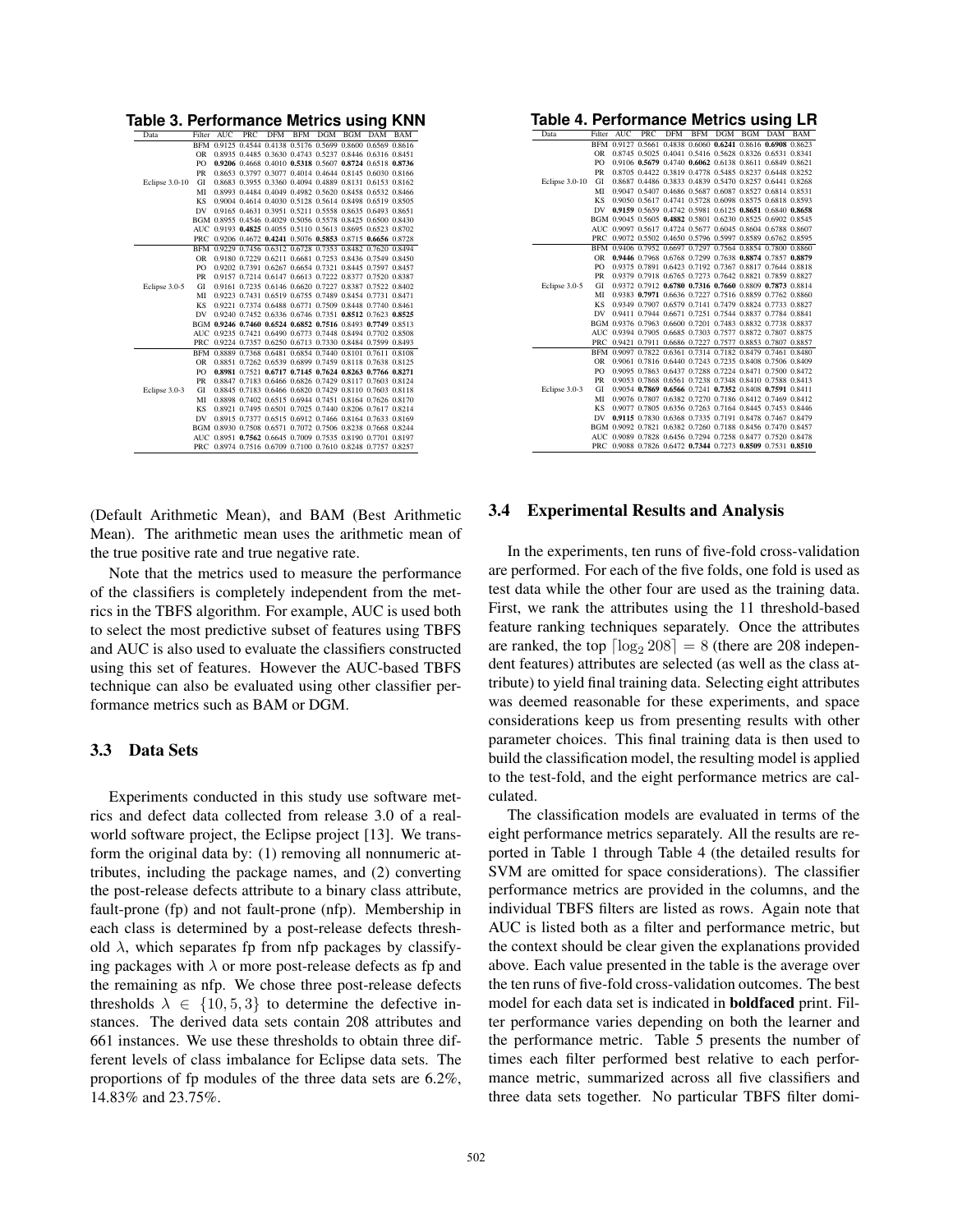**Table 5. Summary of Optimal TBFS Filter**

|            |               |          |          |          |                |                |          |                |                | Filter AUC PRC DFM BFM DGM BGM DAM BAM Total % of Total |
|------------|---------------|----------|----------|----------|----------------|----------------|----------|----------------|----------------|---------------------------------------------------------|
| <b>BFM</b> | $\Omega$      |          |          | 0        | $\mathfrak{D}$ |                | 2        |                | 8              | 6.7%                                                    |
| <b>OR</b>  |               | 0        | $\Omega$ | $\Omega$ | 0              | $\mathfrak{D}$ | $\Omega$ | $\mathfrak{D}$ | 5              | 4.2%                                                    |
| PO         |               | 3        |          | 4        |                | 4              |          | 4              | 25             | 20.8%                                                   |
| PR         | $\Omega$      | $\Omega$ | $\Omega$ | $\Omega$ | 0              | $\Omega$       | $\Omega$ | $\Omega$       | $\Omega$       | 0.0%                                                    |
| GI         | $\Omega$      |          | 2        |          | 3              | $\Omega$       | 3        | $\Omega$       | 10             | 8.3%                                                    |
| MI         | $\Omega$      |          |          |          | 0              | $\Omega$       | $\Omega$ | $\Omega$       | 3              | 2.5%                                                    |
| KS         | $\Omega$      | $\Omega$ | $\Omega$ | C        | $\Omega$       | $\Omega$       | $\Omega$ | $\Omega$       | $\mathfrak{D}$ | 1.7%                                                    |
| DV         | $\mathcal{D}$ |          | C        |          | 2              | C              | 2        | 2              | 14             | 11.7%                                                   |
| <b>BGM</b> | 2             | 3        | 4        | C        | 3              | $\Omega$       | 3        | $\Omega$       | 17             | 14.2%                                                   |
| <b>AUC</b> | з             |          | C        |          | $\mathcal{D}$  | 4              | 2        | $\overline{4}$ | 22             | 18.3%                                                   |
| PRC        | $\Omega$      |          | റ        |          |                | ◠              | C        | $\mathfrak{D}$ | 14             | 11.7%                                                   |

nates the others, but generally speaking, we can conclude that PO and AUC are most often the best technique, while PR, KS, MI and OR are rarely optimal.

A two-way ANOVA [1] was performed for each of the eight performance metrics separately. The two factors are Factor A, in which eleven threshold-based rankers were considered, and Factor B, in which five classifiers were included. In this ANOVA test, the results from all three data sets were taken into account together. A significance level of  $\alpha = 5\%$  was used for all statistical tests. The ANOVA results are presented in Table 6. Focusing on Factor A, the test results indicate that for each performance metric, there was a significant difference between the average values of the 11 TBFS methods. For all eight performance metrics, the  $p$ -value is less than 5%, although the significance varies substantially among metrics (e.g., PRC in Table 6(b) compared to AUC in Table  $6(a)$ ). Multiple comparison tests were conducted on Factor A, since this study mainly focuses on the attribute selection techniques and their classifier performance evaluation. Both ANOVA and multiple comparison tests are implemented in MATLAB. An exhaustive discussion of Factor B is avoided due to space consideration.

The performance of the threshold-based filters was ranked from best to worst for each performance metric as shown in Table 7. Each filter is labeled with a superscript. The filters labeled with the same superscripts implies that they were from same performance group, in which no statistically significant difference was found between filters. Some findings can be summarized from Table 7: (1) Four distinct groups of results were found when we order 11 filters based on eight performance metrics (over all the classifiers built): (a) AUC, BAM, and BGM; (b) PRC; (c) BFM; and (d) DFM, DAM, and DGM. (2) Among the 11 threshold-based feature selection techniques, the performance of AUC-based filter performed best overall. PR- and GI-based filters performed worst, followed by OR regardless of performance metrics. While PO was most often the optimal technique (Table 5), this is somewhat offset by relatively worse performance in other situations.

Table 8 presents performances of the defect classification models built with the complete set of features. Comparing these results to Tables 1 through 4, classification models

#### **Table 6. Analysis of Variance**

| Source | Sum Sq. | d.f. | Mean Sq. | F      | $p$ -value |
|--------|---------|------|----------|--------|------------|
|        | 0.09    | 10   | 0.009    | 11.9   |            |
| B      | 0.9073  |      | 0.2268   | 300.00 |            |
| Error  | 1.2362  | 1635 | 0.0008   |        |            |
| Total  | 2.2336  | 1649 |          |        |            |

(a) AUC

| Source | Sum Sq. | d.f. | Mean Sq. |       | $p$ -value |
|--------|---------|------|----------|-------|------------|
|        | 0.2857  | 10   | 0.0286   | 1.85  | 0.0481     |
| в      | 3.901   |      | 0.9753   | 63.11 |            |
| Error  | 25.2659 | 1635 | 0.0155   |       |            |
| Total  | 29.4527 | 1649 |          |       |            |

| ٠ |  |
|---|--|
|---|--|

| Source | Sum Sq. | d.f. | Mean Sq. |      | $p$ -value |
|--------|---------|------|----------|------|------------|
|        | 0.2075  | 10   | 0.0208   | 2.06 | 0.0249     |
| B      | 0.1645  |      | 0.0411   | 4.08 | 0.0027     |
| Error  | 16.4901 | 1635 | 0.01009  |      |            |
| Total  | 16.8621 | 1649 |          |      |            |

(c) DFM

| Source | Sum Sq. | d.f. | Mean Sq. | Е     | $p$ -value |
|--------|---------|------|----------|-------|------------|
| А      | 0.2642  | 10   | 0.0264   | 4.14  |            |
| В      | 0.9797  |      | 0.2449   | 38.38 |            |
| Error  | 10.4327 | 1635 | 0.0064   |       |            |
| Total  | 11.6766 | 1649 |          |       |            |

(d) BFM

| Source | Sum Sa. | d.f. | Mean Sq. |       | $p$ -value |
|--------|---------|------|----------|-------|------------|
|        | 0.1263  | 10   | 0.0126   | 2.18  | 0.0165     |
| в      | 0.4417  |      | 0.1104   | 19.09 |            |
| Error  | 9.458   | 1635 | 0.0058   |       |            |
| Total  | 10.026  | 1649 |          |       |            |

(e) DGM

| Source | Sum Sq. | d.f. | Mean Sq. | Е      | $p$ -value |  |
|--------|---------|------|----------|--------|------------|--|
| А      | 0.0908  | 10   | 0.0091   | 10.61  | 0          |  |
| B      | 0.5093  |      | 0.1273   | 148.73 | 0          |  |
| Error  | 1.3997  | 1635 | 0.0009   |        |            |  |
| Total  | 1.9998  | 1649 |          |        |            |  |

(f) BGM

| Source | Sum Sq. | d.f. | Mean Sq. |       | $p$ -value |  |  |
|--------|---------|------|----------|-------|------------|--|--|
| А      | 0.0453  | 10   | 0.0045   | 1.95  | 0.0348     |  |  |
| B      | 0.1497  |      | 0.0374   | 16.13 |            |  |  |
| Error  | 3.7929  | 1635 | 0.0023   |       |            |  |  |
| Total  | 3.9879  | 1649 |          |       |            |  |  |

(g) DAM

| Source | Sum Sq. | d.f. | Mean Sq. | Е      | $p$ -value |
|--------|---------|------|----------|--------|------------|
| А      | 0.0847  | 10   | 0.0085   | 10.54  |            |
| B      | 0.4847  |      | 0.1212   | 150.76 |            |
| Error  | 1.3141  | 1635 | 0.0008   |        |            |
| Total  | 1.8835  | 1649 |          |        |            |

(h) BAM